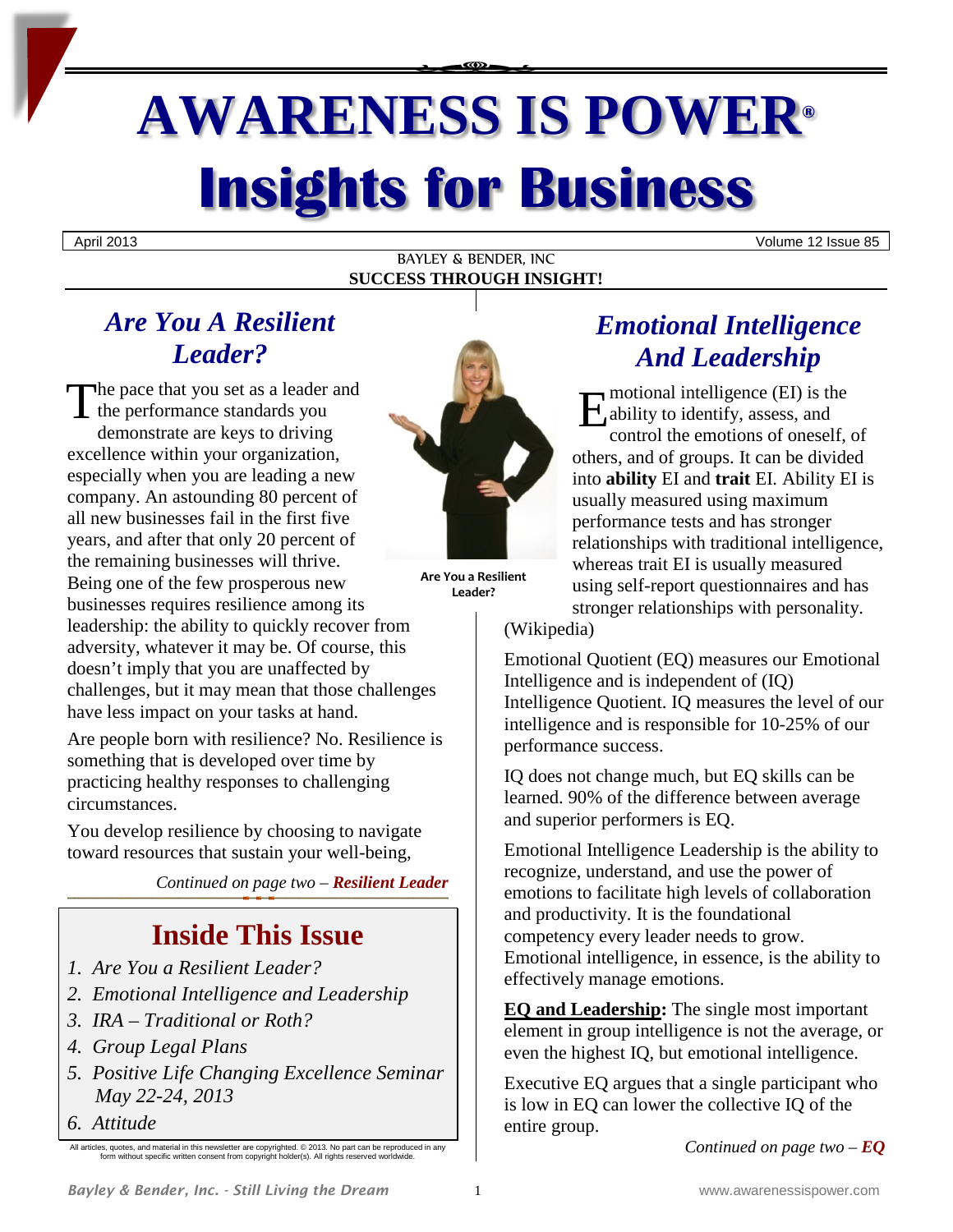## *Continued from page one – Resilient Leader*

and when you can thrive and achieve a positive outcome for your team despite adverse conditions, you've developed resilience in your role as a leader.

How do you know if you've developed your skills as a resilient leader?

> • Are you persistent, pursuing goals despite obstacles?



- Do you handle rejection well, listening to criticism from others with objectivity?
- Do you take initiative to use resources that help you achieve your goals?
- Do you employ problem-solving skills to affect change in your organization?
- Are you flexible, choosing when to adapt when necessary?
- Are you personally accountable for managing your attitudes and decisions?

If you manage a team of leaders, do you fully understand each leader's level of resilience when it comes to the demands of your company?

If you're not sure, or your answer to any of these questions is "no," working with a trained coach can help you develop your own skills in resiliency.

## *Contact us today to help build resilient leaders!*

~ Written for us by our associate Gary Sorrell, Sorrell Associates, LLC Copyright protected worldwide. All rights reserved. ©2013



# **Sexual Assault Awareness Month**

The National Sexual Violence Resource Center (NSVRC) is a comprehensive collection and distribution center for information, research and emerging policy on sexual violence intervention and prevention. The NSVRC provides an extensive on-line library and customized technical assistance, as well as, coordinates National Sexual Assault Awareness Month initiatives.

Read more: [National Sexual Violence Resource Center](http://www.nsvrc.org/)



## *Continued from page one – EQ*

Further, the EQ and emotional tone of the group is most strongly affected by the leader's EQ. Emotional management is crucial in leadership. A good leader creates an emotionally safe workplace and successfully manages her own and others' emotions. The EQ of leaders affects individual, group, and organizational outcomes. Research shows that the EQ of a team leader has positive effects on not only team members' satisfaction, but also extra-role behavior aimed at the entire organization. These findings suggest a ripple effect of positive outcomes that can be tied to leaders with high levels of EQ. Indeed, at the top levels of leadership, EQ accounts for as much as 90% of success.

#### **Intrapersonal Emotional Quotient**

• Self-Awareness – The ability to recognize and understand your moods, emotions and drives, as well as their effect on others.

• Self-Regulation – The ability to control or redirect disruptive impulses and moods and the propensity to suspend judgment and think before acting.

• Motivation – A passion to work for reasons that go beyond money and status and a propensity to pursue goals with energy and persistence.

#### **Interpersonal Emotional Quotient**

• Social Skills – A proficiency in managing relationships and building networks.

• Empathy – The ability to understand the emotional makeup of other people.

Give your superior performers the opportunity to learn & understand EQ and watch them take your company to the next level.  $\blacklozenge$ 

> *Need help? Contact us today for more information.*

~ Adapted with permission. Copyright Target Training International (TTI) Ltd

*"It is very important to understand that emotional intelligence is not the opposite of intelligence, it is not the triumph of heart over head -- it is the unique intersection of both."*

~ David Caruso – Excerpt from "*Emotional What?*"

*Bayley & Bender, Inc. - Still Living the Dream* 2 www.awarenessispower.com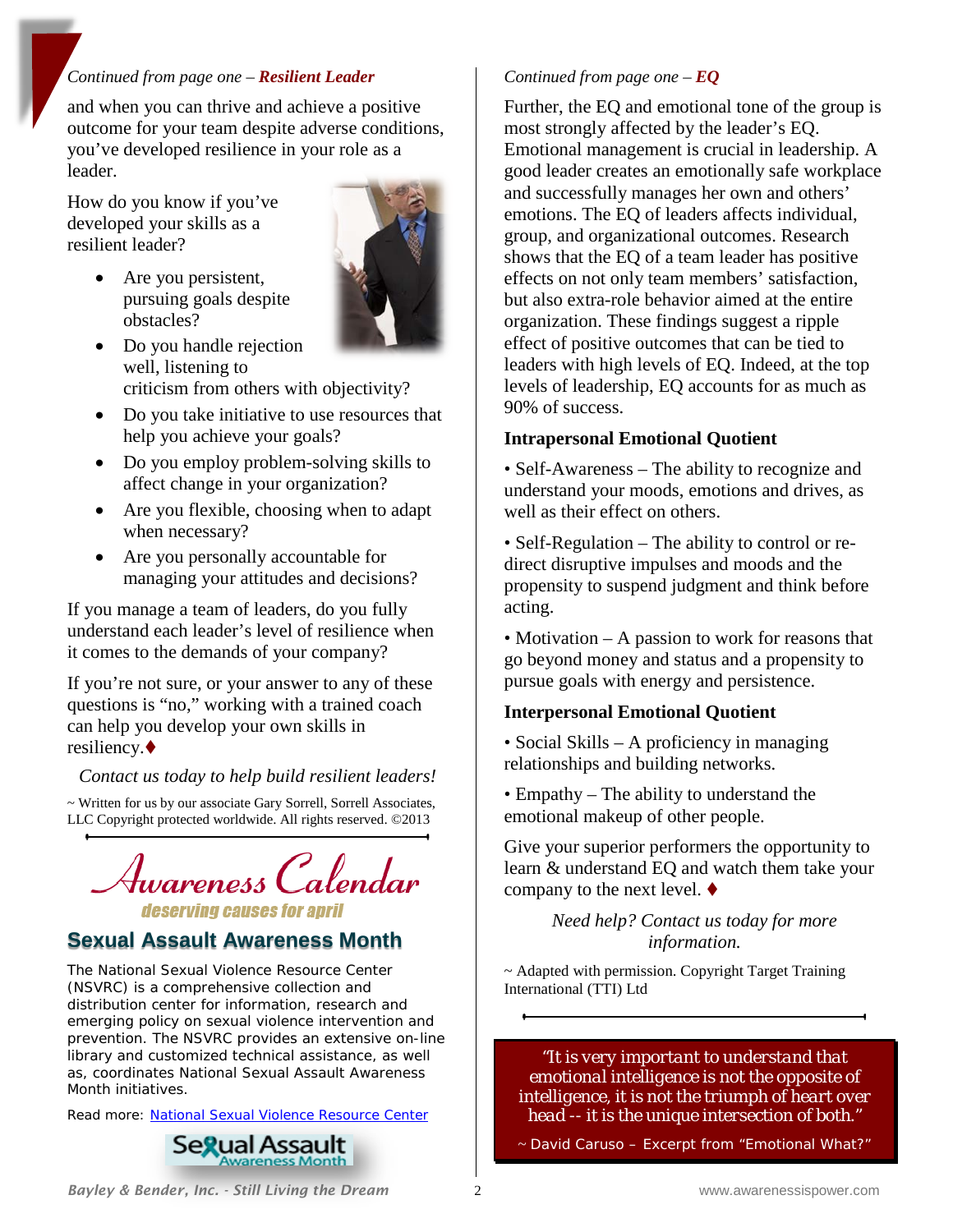# *Individual Retirement Account (IRA) – Traditional or Roth?*

## **What is the difference and which one should you use?**

**The main difference between the traditional and Roth IRA's is the** The main difference between the traditional and Roth IRA's is the way the U.S. Government treats the taxes. While both plans will grow 'tax free' within the account, you pay taxes at different times with each one.

With the **Traditional IRA**, taxes are deferred until you withdraw funds from the account at retirement. You deduct the amount of the contribution from your yearly income tax at the time of the contribution. For instance, if you make \$50,000 a year and you put \$2,000 in the plan, you get taxed on \$48,000 for that



year (income tax deduction). The IRS allows you to contribute up to \$5,500 for 2013 to an IRA if you are under age 50. If you are age 50 or older you can contribute up to \$6,500. Deferring taxes means all of your dividends, interest payments and capital gains can compound each year without being hindered by taxes – allowing an IRA to grow much faster than a taxable account.

With the **Roth IRA,** you pay taxes upon contribution to the account

and not when you withdraw it upon retirement. If you make \$50,000 a year and put \$2,000 into your Roth IRA, you pay taxes on the \$50,000 for that year (no income tax deduction). Earnings are federally tax-free after the five-year aging requirement has been satisfied and one of the following conditions is met: age 59½, death, disability, qualified first-time home purchase. In addition, you may withdraw your



contributions to a Roth IRA penalty-free at any time for any reason, but you'll be penalized for withdrawing any investment earnings before meeting the conditions stated above.

*There are other differences too*. There are income limits to the Roth IRA's, whereas just about anybody can contribute to a traditional IRA. With a Roth IRA, you can leave the money in for as long as you want, letting it grow as you get older. By contrast, with a traditional IRA you must start withdrawing the money by the time you reach age 70½.

With both types of IRA's there is usually a 10% early withdraw penalty. However, there are ways to avoid paying early withdrawal fees. You can establish both types of IRAs and contribute to both as long as you do not exceed the annual maximum contribution.

Contact your financial advisor to see which plan is best for you and to discuss the penalties & exemptions.  $\blacklozenge$ 

~ Written for us by our associate Gary Sorrell, Sorrell Associates, LLC Copyright protected worldwide. All rights reserved. ©2013



# **Did you know?**

In 2010, China became the #1 English speaking country in the world. (Over 300 million)

1 out of every 4 workers today have been with their current employer for less than a year and approximately ½ have been with their current employer for under 5 years.

Google accounts for roughly 0.013% of the world's energy use. It uses enough energy to continuously power 200,000 homes.

In the average home, 75% of the electricity used to power home electronics is consumed while the products are turned off. The average desktop computer idles at 80 watts, while the average laptop idles at 20 watts. Idle power consumes more electricity than all the solar panels in America combined.

The average Facebook users spend more than 55 minutes a day on the site. They use the Like button nine times a month and write 25 comments each month.

It took 46 years to wire 30 percent of the U.S. for electricity; it took only 7 years for the Internet to reach that level of connectivity to U.S. homes.

Source: RandomHistory.com

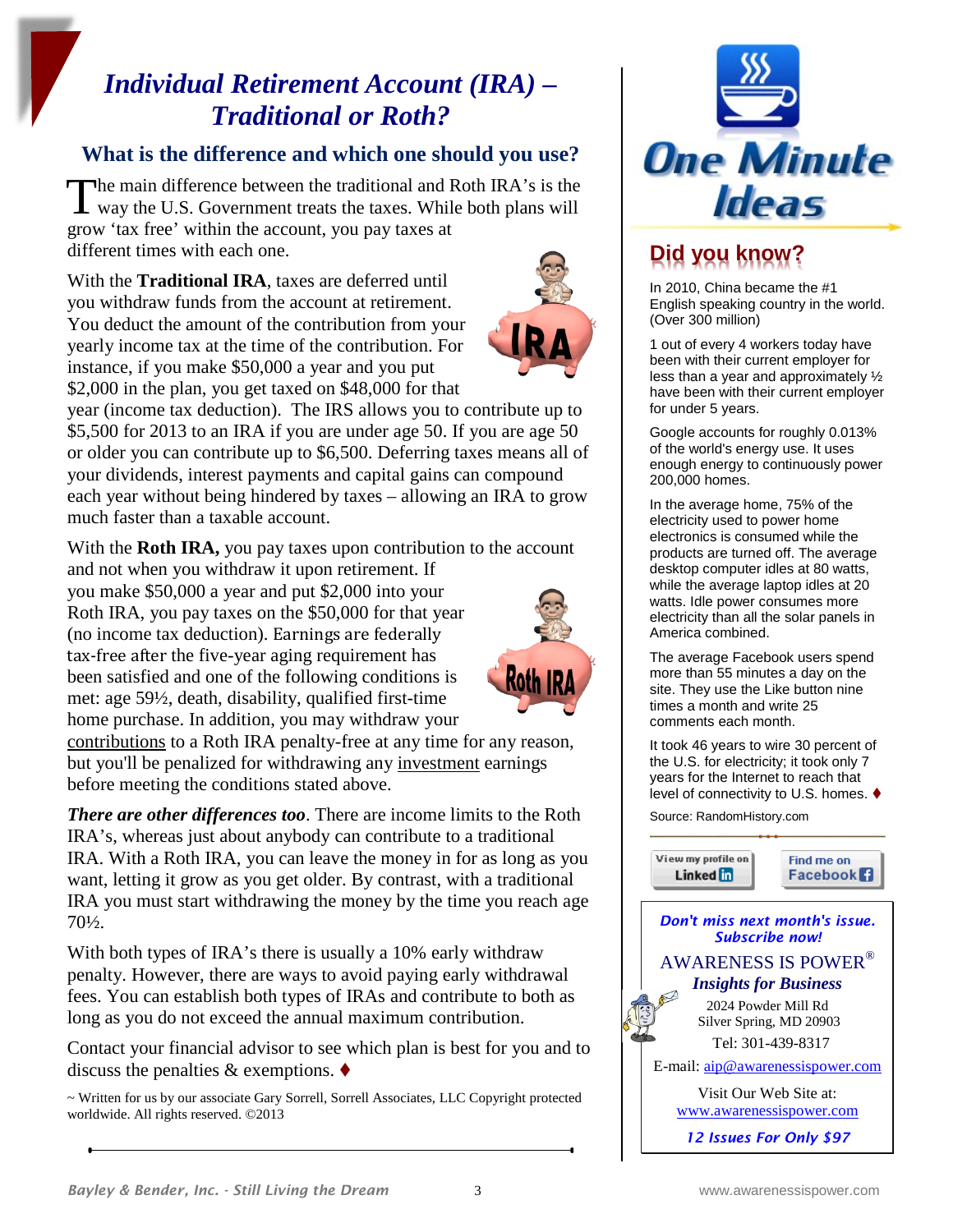# *Group Legal Plans*

**T** roup legal plans, In the United States, have been around for about 30 years. The United Auto Workers The United States, have been around for about 30 years. The United Auto Workers<br>
The gotiated one of the first plans in the late 1970s and the benefit moved into the mainstream of voluntary<br>
General at 1980.

offerings in the 1990s. The plans have experienced rapid growth recently because of their usefulness to both employer and employee alike.

For the employee, a group legal plan is a cheap way to get legal coverage in much the same way as other traditional benefits. For as little as \$20 per month deducted from payroll, an employee is put in touch with an attorney who can draft his will, buy or refinance a home, adopt a child and plan an estate. Unlimited legal advice is offered at no cost to the employee. As a bonus, providers sometimes include identity theft as part a package while others cover identity theft within the plan. Most plans offer access to a network of thousands of attorneys through a phone number or website.

The benefits for the employer include increased efficiency and productivity from their workforce, and reduced administration costs to handle personal matters. Another very

attractive benefit is the low cost involved in researching and implementing a group legal plan. In fact, such plans cost employers very little in terms of time and investment. Group plans are structured on a voluntary basis and paid for through payroll deductions from the workforce. Additionally, the carrier handles all the claims, redundant paperwork and customer service related to the plan.

Consult your legal staff  $\&$  HR Department to see if a Group Legal Plan is right for your organization.

~ Written for us by our associate Gary Sorrell, Sorrell Associates, LLC Copyright protected worldwide. All rights reserved.

*Pillars of Success. Don't miss this book! It's a Great Gift for your team, family, friends, or coworkers. Call Janine to order 301-439-8317 or click on the image for more information!*

# **PILLARS OF SUCCESS**

It's no secret that success is something everyone wants. The process can be a mystery and *Pillars Of Success* is a book all about revealing success secrets of several of the most prosperous people in business today.

Contributing author Pat Bender has an **Awareness Is Power**® process. "The more aware you are," she says, "the more aware you'll become." You will learn the three important things leaders and successful people have in common.

 *CLICK ON THE IMAGE FOR MORE DETAILS AND TO GET YOUR COPY TODAY!!*

# **Leadership Excellence Seminar: May 22 - 24, 2013**

This three-day course a[llows you to focus on every aspect of your professional and personal life, to build on your](http://www.awarenessispower.com/NEWAIPPeExc.html)  strengths and bring out the best in yourself and those around you. **The seminar provides you with the tools to raise your game and take the rest of the team with you!** The benefits are both personal and professional:

• The SEVEN KEYS to professional and personal success • The daily Mental Laws to help you achieve your goals •

**LEADERSHIP EXCELLENCE SEMINAR** 

- Setting your professional and personal goals in life Visualize, implement and achieve your goals Learn how to reduce stress in all areas of your life • See and develop the strengths in yourself and others •
	-

CONTACT BAYLEY & BENDER FOR MORE INFORMATION TO BRING THIS OR ANY OTHER SEMINAR TO YOUR ORGANIZATION!

*Bayley & Bender 301-439-8317 or E-mail[: aip@awarenessispower.com](mailto:aip@awarenessispower.com) 2024 Powder Mill Rd, Silver Spring, MD 20903 Visit Our Web Site at: [www.awarenessispower.com](http://www.awarenessispower.com/)*





**Click Here [For More Info](http://www.awarenessispower.com/NEWAIPPeExc.html)**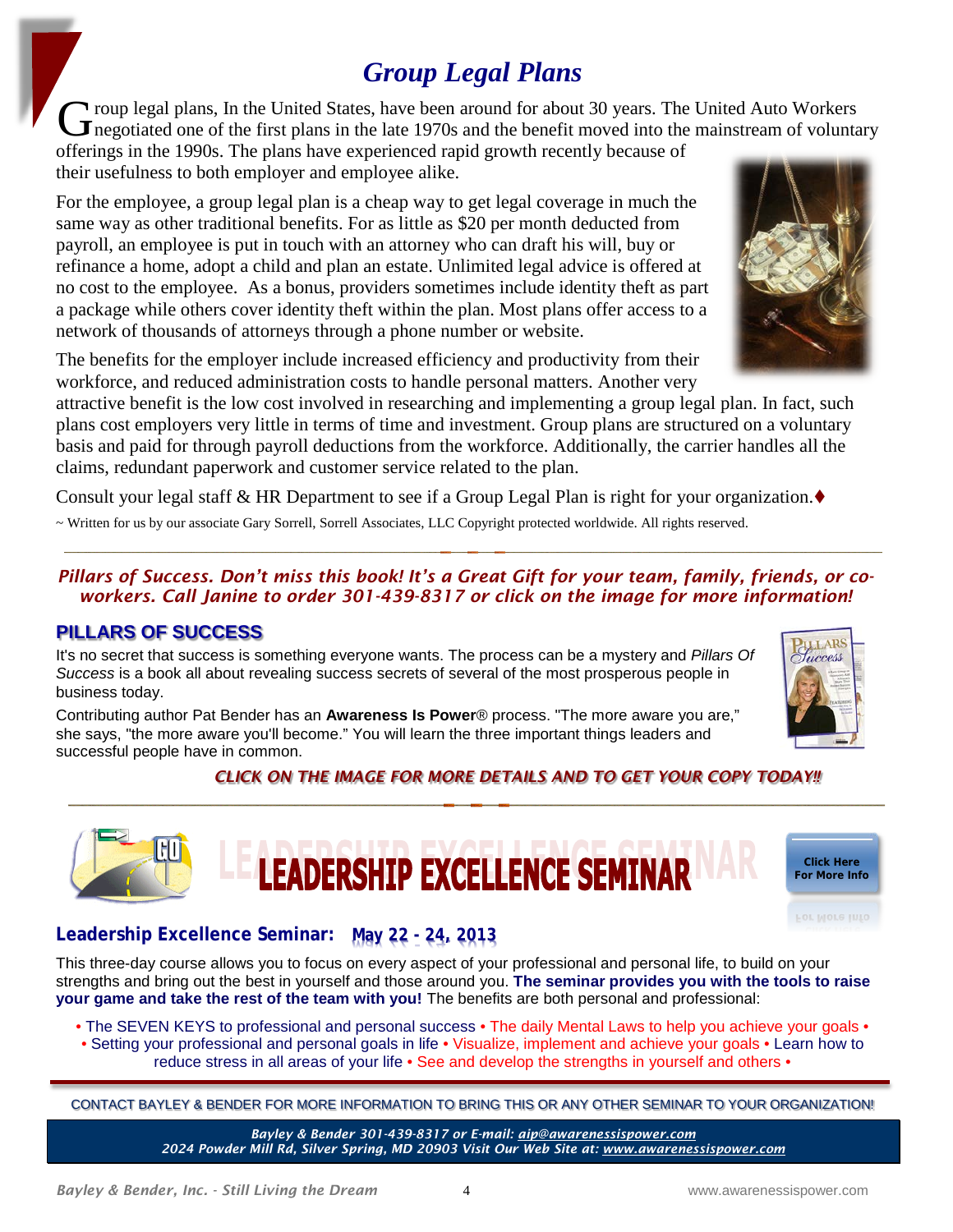# *Attitude*

 $\mathbf{r}$ t's such a simple word and sometimes it sounds very boring. Sometimes we take the word for granted. Sometimes people say – it's so trite to hear the words "have a great attitude". It only has 8 letters. But they are very powerful letters – because when you add up the letters and the position they are in the alphabet it comes to 100. We need to live 100% of our lives with a GREAT ATTITUDE. I

We've been teaching Attitude in our Team Building and Leadership Seminars since 1989. We always thought we had a great attitude however now it has risen to a whole new level. Attitude has taken on a new and deeper meaning with us.

## *Let me take you back to June 2007.*

Bob was recently diagnosed with a large mass in his liver and it is malignant. When we heard the word Malignant – we were shocked and devastated, until we received an email from our very good friend Patty who instantaneously focused our minds and hearts in a totally different direction. "Pat, be at peace. Know that God is with you, and with Bob. And also know that whatever Bob is facing, you guys can overcome! A malignancy DOES NOT HAVE TO BE AWEFUL! It can be treated!! He can be fine. Indeed, I feel very strongly that he will be! And I do know that one's attitude about a malignancy absolutely matters as to how that person will respond to treatment. So, it is absolutely imperative that both of you stay strong and positive! STAY POSITIVE!! You guys can do this. Bob can do this - just find a place in your heart that knows that you can do whatever you have to do to get past this nightmare, and I am confident that you will do just that. Love and many many prayers…" Patty Brown

We received another email from our dear friend Brooke and she said "The Devil is malignant – NOT GOD, NOT BOB! Focus on perfect health, perfect angels, strength, health and joy! Slam the door on the devil! Praise God! All our prayers and angels surround you now! Love Brooke!"

Then we received a  $3<sup>rd</sup>$  email from our dear friend Jen. "Hi – Yes listen to Brooke's message…she is right!

*Continued on next column –*

She is saying what the Secret says…only attract to you the best, the highest, perfect health!

Remember in the Secret the women who completely cured herself from breast cancer in 3 months... just focus on he is fine...there is nothing to find!!! Much love and prayers – Jen"



The minute I found out about Bob's liver – our dear friend Michele said – "Bob is going to be fine. Bob is fine". Our friend Vi said the same thing. "Bob is fine." Jennifer K. said the same thing – "I don't have any bad feelings about Bob – he is fine." We have heard this over and over from so many people. People have popped into our lives we have just met for the first time delivering this message to us.

We could not get through what we are going through now without our friends who are guiding us and keeping us on the path of a positive attitude. Attitude is truly believing that everything is going to be all right. Our subconscious doesn't know the difference between what is real and what is imagined. Our minds are so powerful, they can heal our bodies, and they can help us have, be and do whatever we want in life.

When Bob and I met with his oncologist on June  $6<sup>th</sup>$ , he asked Bob "how do you feel?" and Bob said Terrific. He said "if you didn't know I was an oncologist – would you be wondering why you are here?" And Bob said yes.

He asked Bob – "What do you know?" and "Bob said I have 2 tumors that have come from different places in my body and I am going to be treated with chemo and then I will be healed. I have a good attitude and I know this chemo is going to work for me"

He told Bob he had three different chemo options and Bob didn't have to make up his mind right now. He had a week to think about which option he would like to choose. I asked the Doctor "What option would he take?" and he said – "I am different. I am 40 years younger than Bob and I have a 21 month old Baby". I said "Bob acts 40 years younger, and he has me?" The doctor said "I would choose option two. I would take the heavy duty chemo and take a risk".

*Continued on page six – Attitude*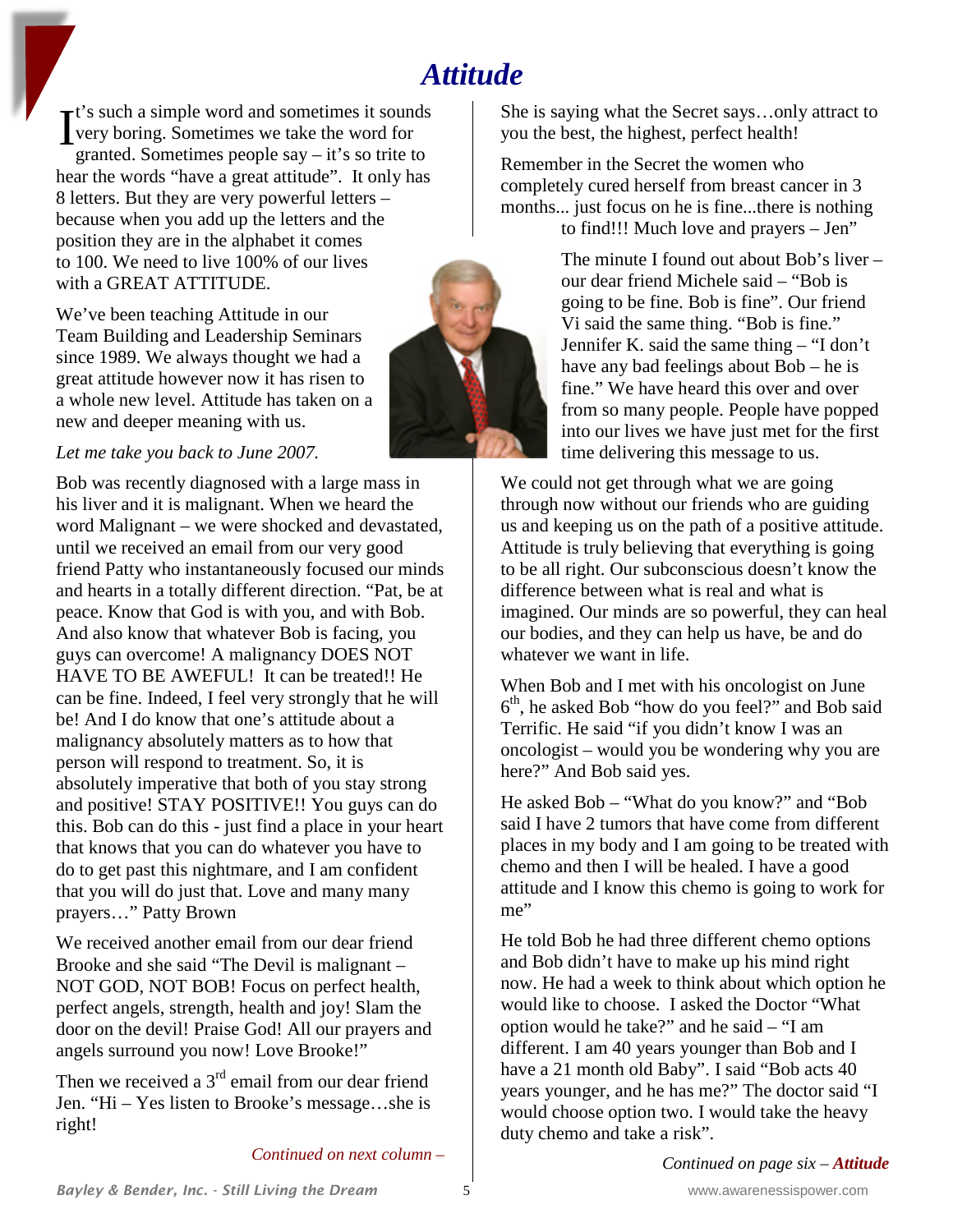#### *Continued from page five – Attitude*

Bob's doctor started to talk about the side effects of each of the options. I told Bob's doctor we don't want to know about the side effects. We don't want to focus on that. We are in the people development business. We teach the Universal Laws to our clients and we live our lives by the Universal Laws. And one Universal Law is the law of Expectation. Whatever you expect

with confidence will become a reality. So if we expect Bob to have these side effects – he will and we don't want to bring that into reality for Bob. He isn't going to have any side effects. Bob's doctor said, "You are absolutely right!"

When Bob and I were driving home he said – "I just" don't know what to do" – I said, "You don't have to worry about it right now. We have several people who will help us – don't think about it right now." One week later Bob announced he was going to do Option two – the most aggressive treatment.

Synchronicity has been happening for us. People are calling and sending emails – saying just the right things when we need to hear them the most.

Bob's Doctor, Dr. William Welches called from the Cleveland Clinic four days before Bob was going to begin his chemo. I had been trying to reach him since we found out about Bob's liver. We played telephone tag, Thursday was the day we were meant to receive the word from Dr. Welches. I told him everything that was happening and he said you are intuitively doing everything right. He said "You are asking the right questions and your intuition is taking over." We told Dr. Welches that Bob is playing golf every week and he said, "That is great. I want you to continue to golf because there are two things that are very important that you do while you are going through chemo – blood flow and oxygen and golf will help you with both." It was so encouraging to hear these words of wisdom from Dr. Welches. Bob said – "OK – I will Get through this chemo". Dr. Welches said – "No Bob – you need to unclench your fists and go in on Tuesday with open arms. This medicine is going to be your friend and cure you. Think of this as a gift". So once again, Bob's and my attitude shifted.

July  $3<sup>rd</sup>$  Bob had his first round of chemo. He had a long and peaceful sleep the night before.

*Continued on next column –*

Bob was listening to soft, gentle and relaxing music we brought and quickly he fell sound asleep. He had not even started the chemo yet. Rachael, Bob's nurse woke him and said, "It's time for lunch." Bob was sitting in his bed with a huge smile on his face. We were giggling and Bob said, "This is a picnic." I told Bob we can tell everyone we go to

Georgetown Lombardy Cancer Center to take a nap and have a picnic. Then Rachael was ready to give Bob his Chemo infusion. He held both bags of chemo in his hands and said, "Thank you God for this wonderful gift that you are giving me to nourish my body.

Give me no more or no less – just the right amount I need to nourish my body. I honor this medicine." Our friend Lainie Wrightson who is a Feng Shui Practitioner coached Bob to say this. She said it is very important. Then Rachael came back and said, "I want to talk to you about the side effects". Our reply, "We don't want to hear about any side effects. Bob isn't going to have side effects." Rachael said, "Well ok… I will give you this book and if you have any problems look them up in the book and then call us". We told her about the law of expectation. We don't want to expect the side effects.

So back to Attitude. What does this story have to do with Attitude? We were with our dear friend Brooke this past weekend. I was telling her we only want to be around positive people right now. Several people have been calling Bob and telling him things he doesn't want to hear. "Don't be surprised when you start to have difficult times, chemo is so awful". "I am sure you are having a nightmare of a time with this chemo, isn't it awful. Aren't you having terrible side effects" And Bob's response is "No, I am not having any problems at all". It is so draining to hear negativity. Brooke said "It is hard work to stay positive. It's a big job to keep a positive attitude."

And she is so right. When your life seems to be falling apart, it's easy to talk about your life falling apart. It's hard to get on the happy trail, but once you are there, it's much easier to stay there and we have much more energy. Even if we aren't terrific or fabulous, when people ask us how we are, we say we are terrific, fabulous – because our subconscious doesn't know the difference and then we will start to feel that way.

*Bayley & Bender, Inc. - Still Living the Dream* 6 www.awarenessispower.com

*Attitude is Everything!!*